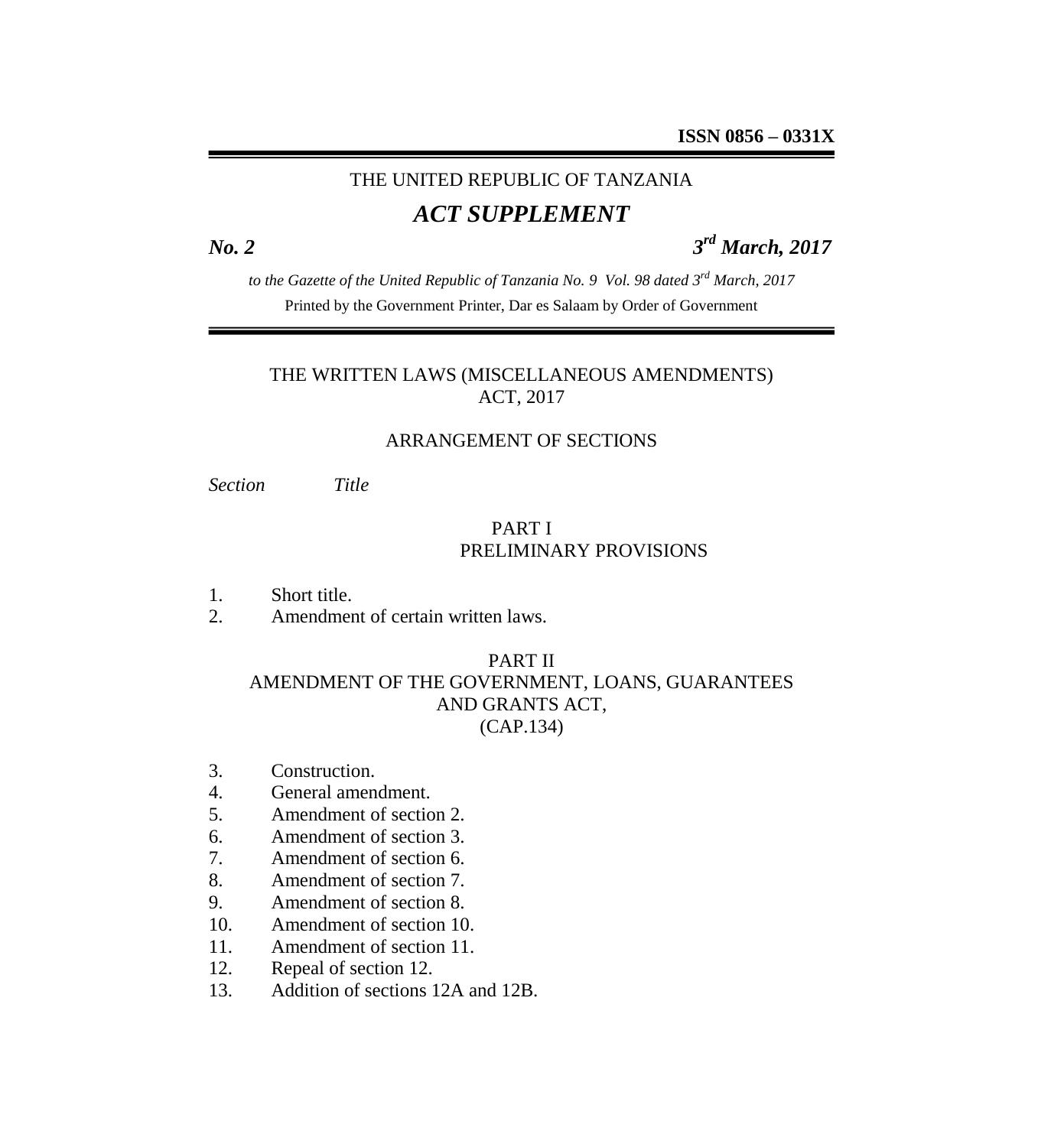- 14. Amendment of sections 13.
- 15. Amendment of section 13A.
- 16. Amendment of section 17.
- 17. Amendment of section 18.
- 18. Amendment of section 22.
- 19. Amendment of section 25.
- 20. Amendment of section 30.
- 21. Addition of section 30A.
- 22. Amendment of section 32.

#### PART III AMENDMENT OF THE HIGHER EDUCATION STUDENTS' LOANS BOARD ACT, (CAP.178)

- 23. Construction.
- 24. Amendment of section 3.

# PART IV AMENDMENT OF THE INCOME TAX ACT, (CAP.332)

- 25. Construction.
- 26. Amendment of section 10.

#### PART V AMENDMENT OF THE LAND ACT, (CAP.113)

- 27. Construction.
- 28. Amendment of section 19.

# PART VI AMENDMENT OF THE SUGAR INDUSTRY ACT, (CAP.251)

- 29. Construction.
- 30. Amendment of section 3.
- 31. Amendment of section 4.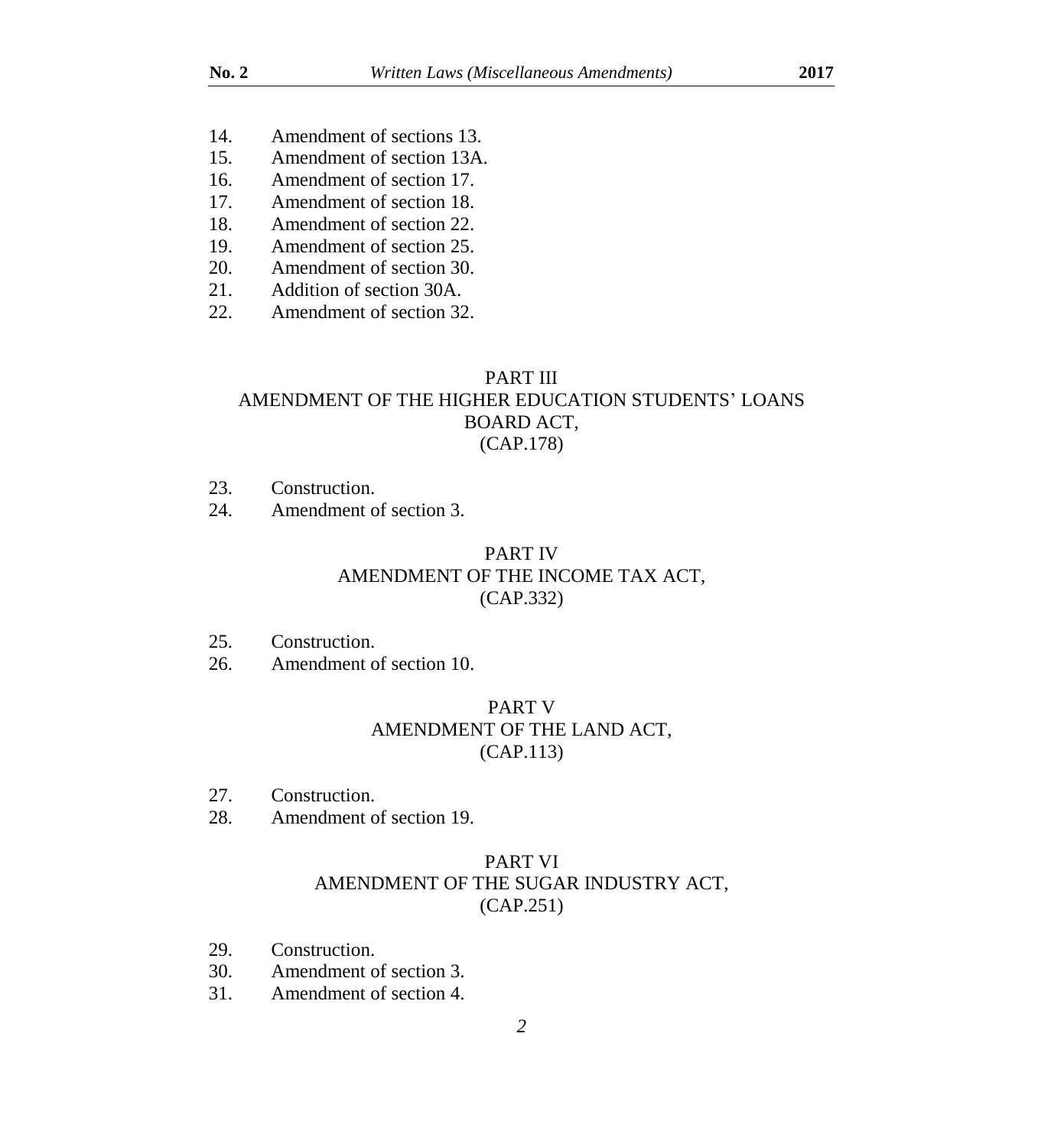- 32. Addition of sections 7A and 7B.<br>33. Addition of section 11A.
- Addition of section 11A.
- 34. Addition of section 17A.
- 35. Addition of section 34A.

# PART VII AMENDMENT OF THE WILDLIFE CONSERVATION ACT, (CAP. 283)

- 36. Construction.<br>37. Amendment c
- Amendment of section 101.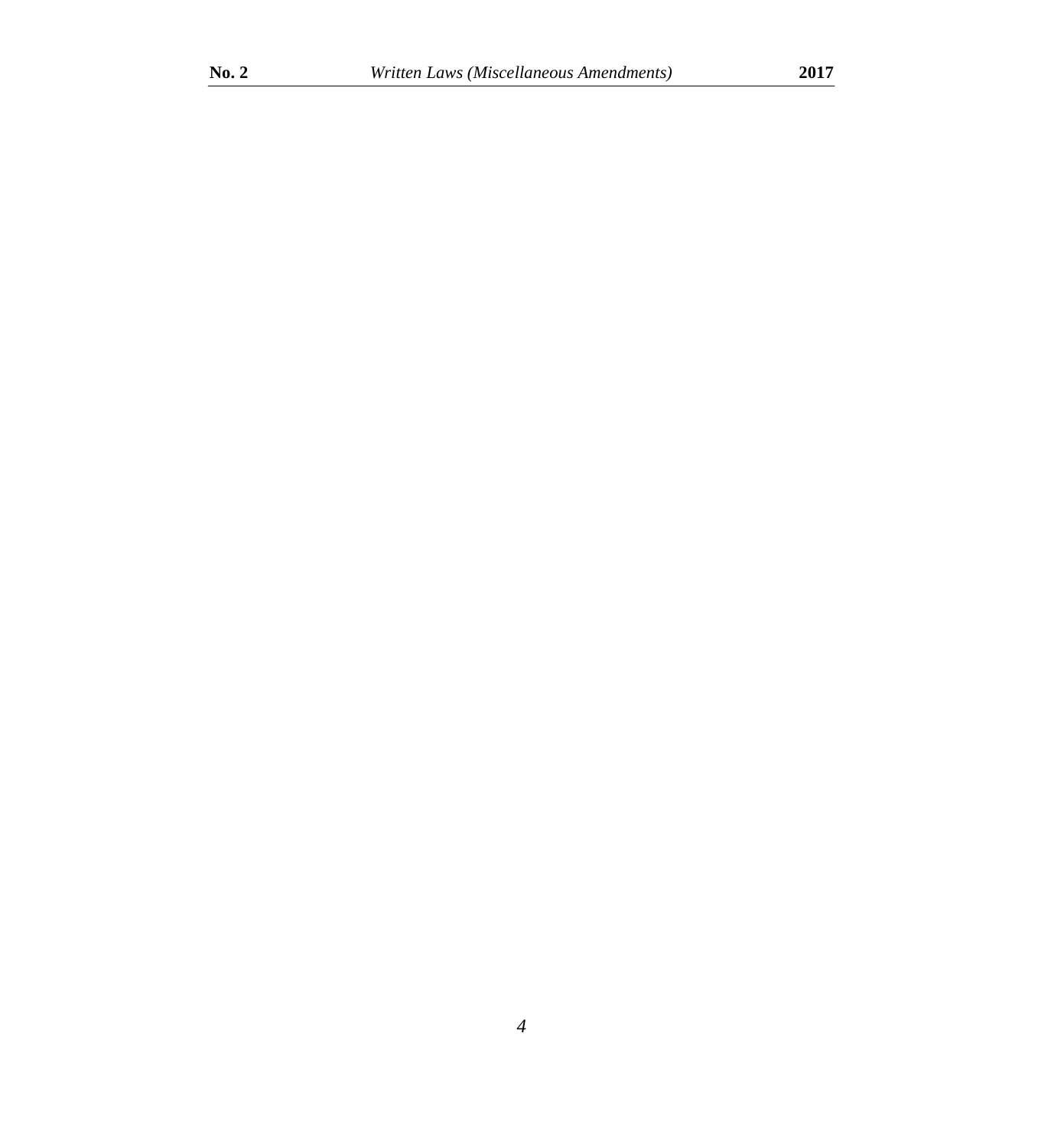#### THE UNITED REPUBLIC OF TANZANIA



NO.2 OF 2017

I ASSENT

 JOHN POMBE JOSEPH MAGUFULI, *President*

 $[21<sup>st</sup>$  February, 2017]

#### **An Act to amend certain written laws.**

**ENACTED** by Parliament of the United Republic of Tanzania.

#### PART I PRELIMINARY PROVISIONS

Short title **1**. This Act may be cited as the Written Laws (Miscellaneous Amendments) Act, 2017.

Amendment of certain written laws **2.** The Written laws specified in various Parts of this Act are amended in the manner specified in their respective Parts.

#### PART II AMENDMENT OF THE GOVERNMENT LOANS, GUARANTEES AND GRANTS ACT, (CAP.134)

Construction Cap.134 **3.** This Part shall be read as one with the Government Loans, Guarantees and Grants Act, hereinafter referred to as the "principal Act".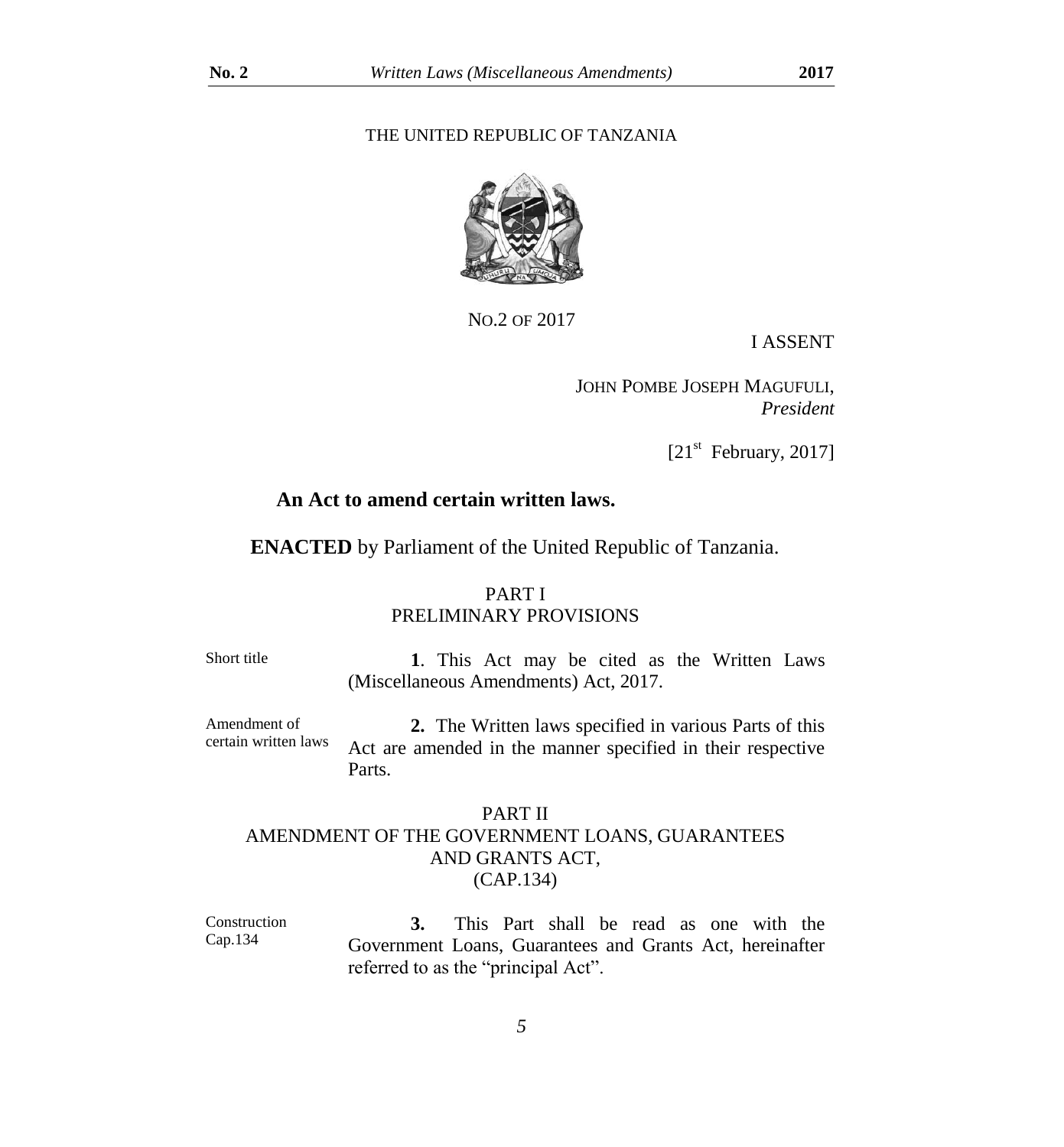| General<br>amendment               | The principal Act is amended generally by<br>4.<br>deleting the words "from outside Tanzania" wherever they<br>appear in the Act and substituting for them the words "from<br>non-resident sources".                                                                                                                                                                                                                                                                                                                                                                                                                                                                                                                                                                                                                                                                                                       |
|------------------------------------|------------------------------------------------------------------------------------------------------------------------------------------------------------------------------------------------------------------------------------------------------------------------------------------------------------------------------------------------------------------------------------------------------------------------------------------------------------------------------------------------------------------------------------------------------------------------------------------------------------------------------------------------------------------------------------------------------------------------------------------------------------------------------------------------------------------------------------------------------------------------------------------------------------|
| Amendment of<br>section 2<br>Cap.2 | 5. The principal Act is amended in section 2, by:<br>(a) adding in its appropriate alphabetical order the<br>following new definitions:<br>""Consolidated<br>Fund"<br>the<br>means<br>Consolidated Fund of the Government<br>referred to in the Constitution;<br>"on-lending"<br>means<br>an<br>arrangement<br>whereby the Government borrows from<br>external or domestic sources<br>and<br>thereafter passes on the loan to another<br>entity such<br>the Revolutionary<br>as<br>Government of Zanzibar, parastatal<br>organizations, local Government or any<br>other public body corporate;<br>"primary loan" means any loan raised by the<br>Government for the purpose of on-<br>lending arrangement under this Act; and<br>"resident sources" means the sources of loan<br>that is determined at the centre of<br>economic interest where the debtor and<br>creditor are ordinarily located and not |
| Amendment of<br>section 3          | their nationality;"; and<br>(b) deleting the definition of the terms "foreign loan"<br>and "local loan" and substituting for them the<br>following:<br>""foreign loan" means any loan contracted<br>by the Government from non resident<br>sources:<br>"local loan" means any loan contracted by<br>the Government from resident sources.".<br><b>6.</b> The principal Act is amended in section 3, by:<br>(a) inserting immediately after the word "may"<br>appearing in the first line, the words "upon the                                                                                                                                                                                                                                                                                                                                                                                              |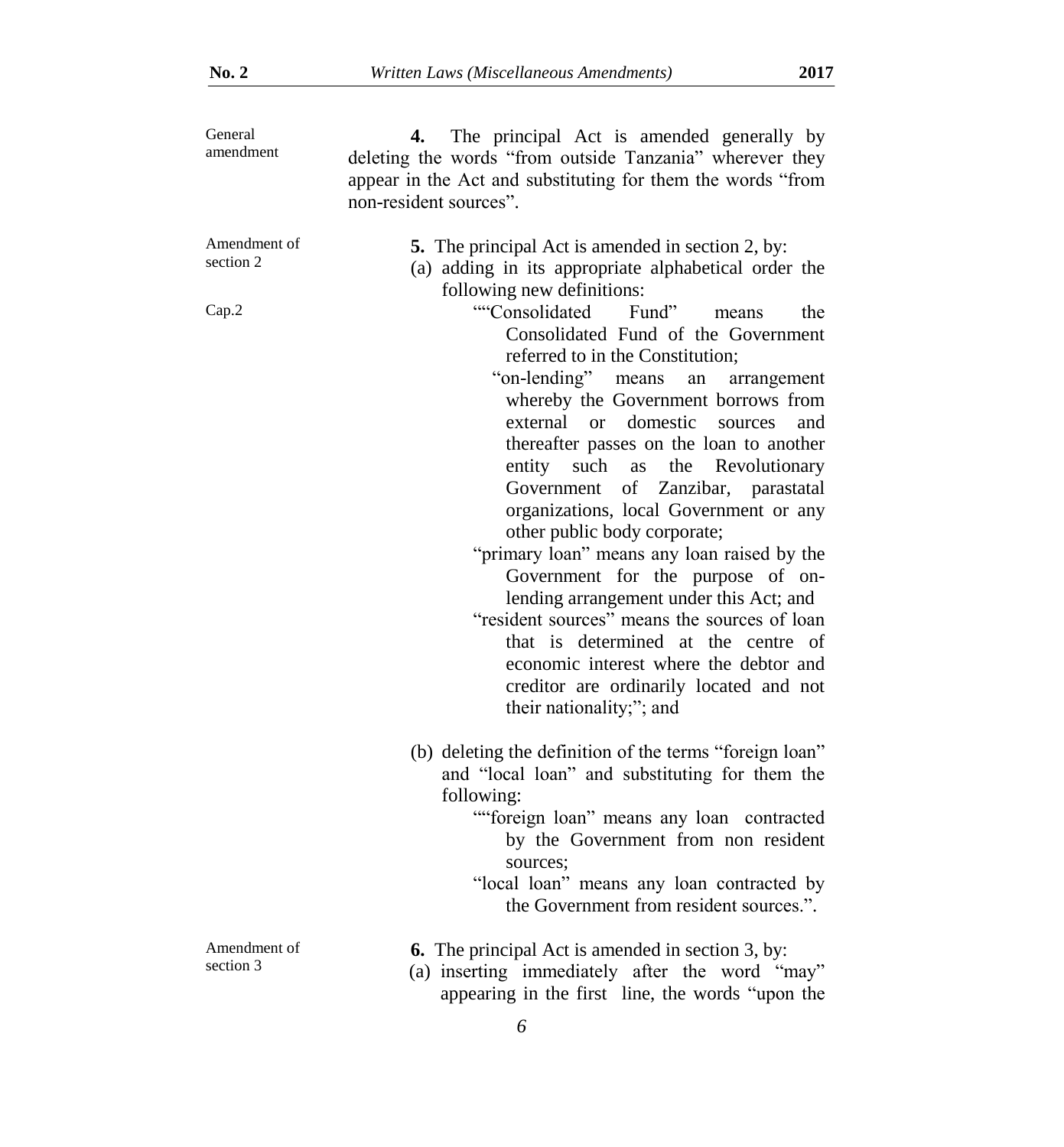|                            | advice of the National Committee,";<br>(b) inserting immediately after the word "Minister"<br>appearing in the fourth line, the<br>words<br>"concessional and non-concessional";<br>(c) designating the contents<br>of section<br>$\overline{\mathbf{3}}$<br>as<br>subsection $(1)$ ; and<br>(d) adding immediately after subsection (1)<br>as<br>designated a new subsection (2) as follows:<br>"(2) Foreign loan may be contracted<br>by direct borrowing from non-residents<br>multilateral<br>bi-lateral<br>through<br>and<br>arrangements, issuance of bonds or other<br>methods<br>the Minister may deem<br>as<br>expedient.". |
|----------------------------|--------------------------------------------------------------------------------------------------------------------------------------------------------------------------------------------------------------------------------------------------------------------------------------------------------------------------------------------------------------------------------------------------------------------------------------------------------------------------------------------------------------------------------------------------------------------------------------------------------------------------------------|
| Amendment of<br>section 6  | The principal Act is amended in section 6, by<br>7.<br>inserting immediately after the word "may" appearing in the<br>first line, the words "on the advice of the National<br>Committee,";                                                                                                                                                                                                                                                                                                                                                                                                                                           |
| Amendment of<br>section 7  | The principal Act is amended in section 7, by<br>8.<br>adding immediately after subsection (2) the following:<br>"(3) The Minister may, by order<br>published in the Gazette delegate any of the<br>powers conferred on him under this section to<br>the Governor of the Bank of Tanzania.".                                                                                                                                                                                                                                                                                                                                         |
| Amendment of<br>section 8  | <b>9.</b> The principal Act is amended in section 8, by-<br>(a) inserting immediately after the word "date" appearing in<br>the first line of paragraph (e), the word "not"; and<br>(b) inserting immediately after the word "may" appearing at<br>the end of paragraph (h), the words "upon the advice of<br>the National Committee".                                                                                                                                                                                                                                                                                               |
| Amendment of<br>section 10 | <b>10.</b> The principal Act is amended in section 10, by<br>inserting immediately after the word "may" appearing in the<br>first line the words "upon the advice of the National<br>Committee".                                                                                                                                                                                                                                                                                                                                                                                                                                     |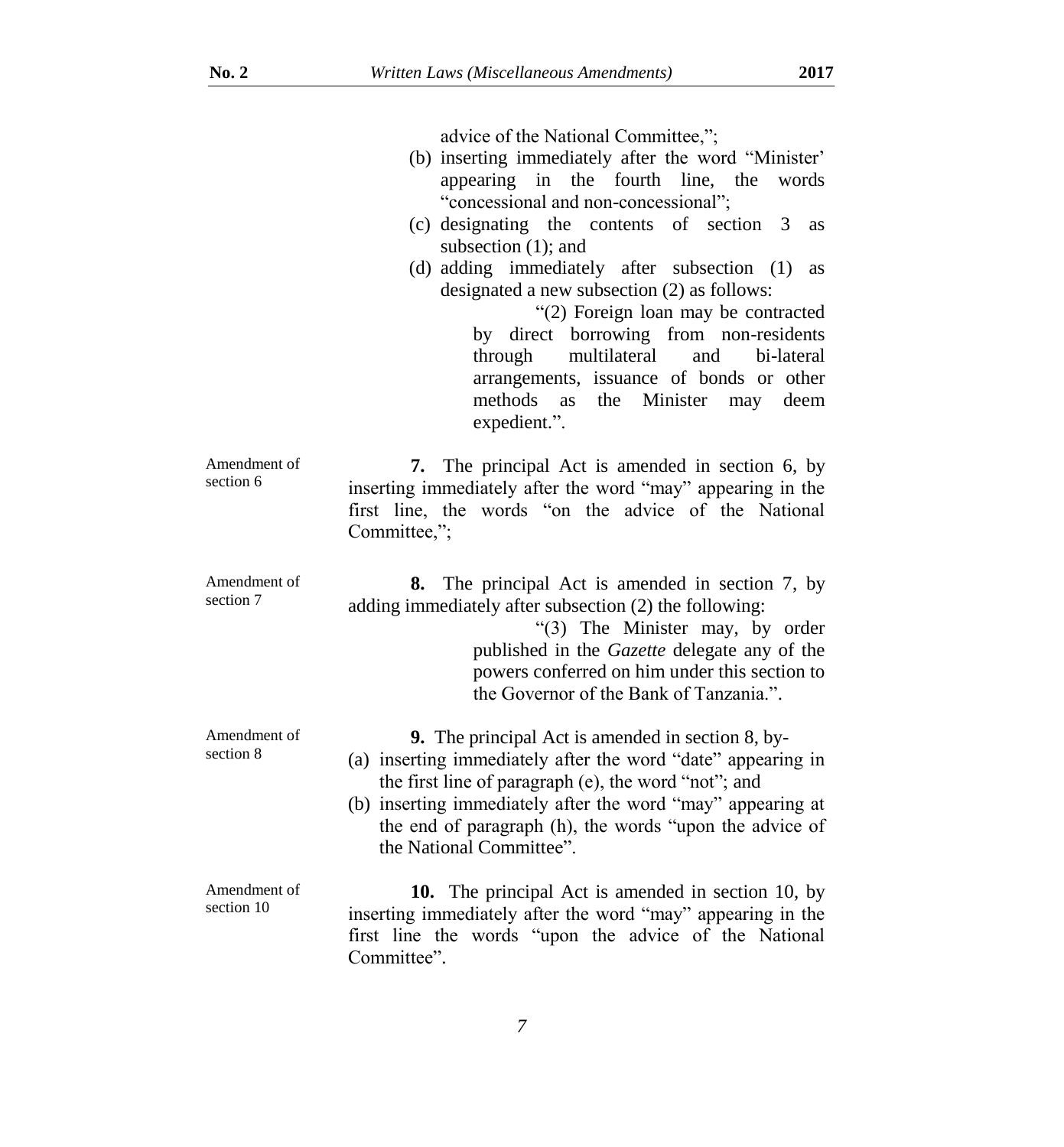| Amendment of | 11. The principal Act is amended in section 11, by             |
|--------------|----------------------------------------------------------------|
| section 11   | deleting the reference to the "The Lotteries Act" appearing in |
|              | the Marginal note and substituting for it the reference "the   |
|              | Gaming Act".                                                   |

Repeal of section 12

**12.** The principal Act is amended by repealing section 12 and replacing for it the following:

| "On-lending                                          | The<br>$12-(1)$                                                                                                                                                                                                                                                                                                                |
|------------------------------------------------------|--------------------------------------------------------------------------------------------------------------------------------------------------------------------------------------------------------------------------------------------------------------------------------------------------------------------------------|
| to the<br>Revolutionary<br>Government<br>of Zanzibar | Revolutionary Government of<br>Zanzibar may, where the<br>arrangement between the<br>Government and the lender<br>requires<br>on-lending<br>arrangement enter into on-<br>lending arrangement with the<br>Government of United<br>Republic of Tanzania for the<br>Loan that has been raised by<br>the Government on her behalf |
|                                                      | under this Act."; and<br>$(2)$ On lending<br>arrangement under subsection                                                                                                                                                                                                                                                      |

arrangement under subsection (1) shall be effected through on lending agreement which shall, amongst other things, contain the terms and conditions that shall not be lower than the terms and conditions of the primary loan.

"(3) Prior to the borrowing by the Government of United Republic of Tanzania on behalf of the Revolutionary Government of Zanzibar, the Revolutiolnary Government of Zanzibar shall demonstrate prudent projection of cash flow through her balance sheet to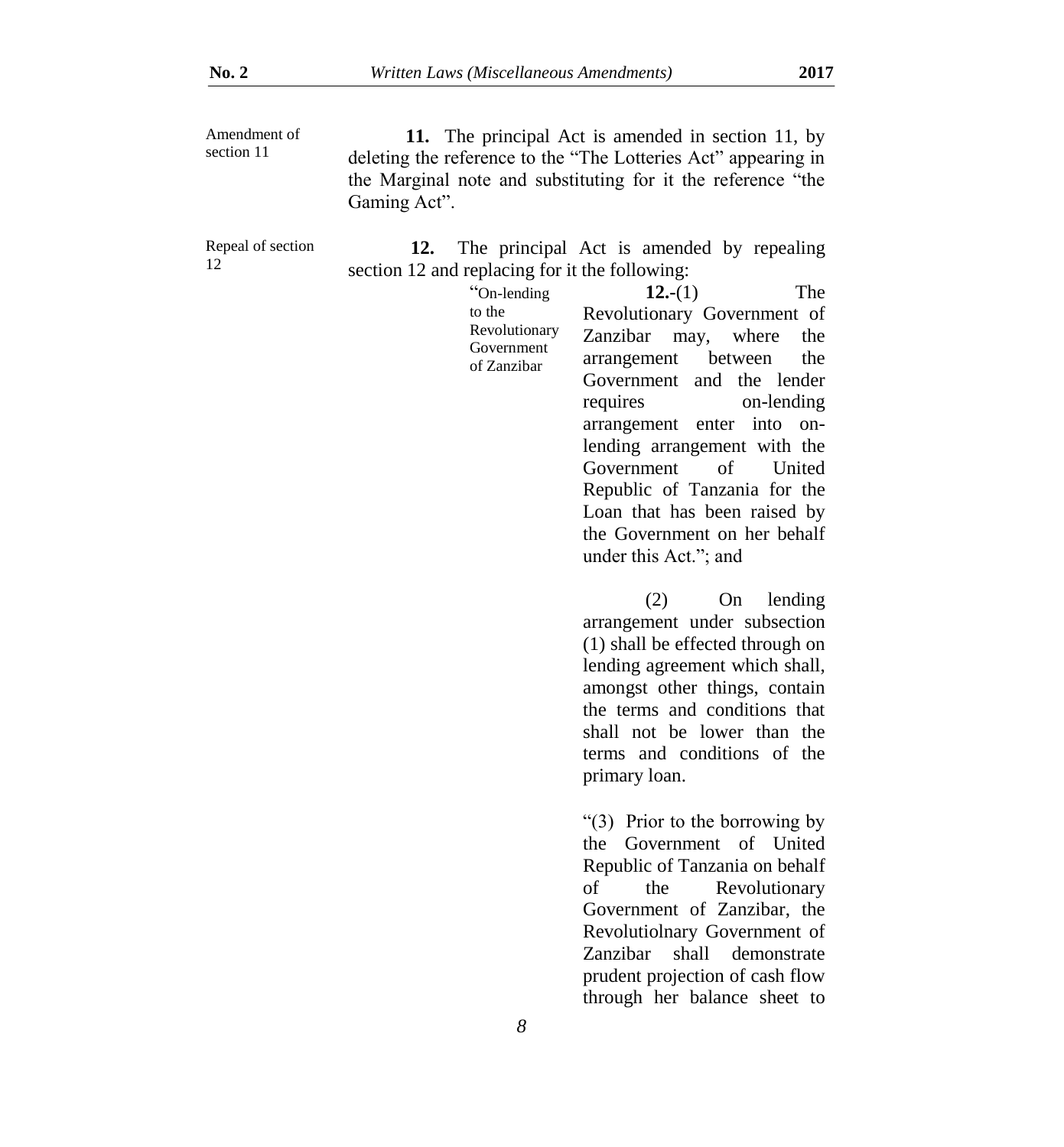meet the primary loan obligations.".

| Addition of      | 13. |                     | The principal Act is amended by adding                             |
|------------------|-----|---------------------|--------------------------------------------------------------------|
| sections 12A and |     |                     | immediately after section 12 the following new sections:           |
| 12B              |     | "On-lending         | $12A.-(1)A$ local government                                       |
|                  |     | to local            | authority<br>parastatal<br><b>or</b>                               |
|                  |     | government          | organisation<br>borrow<br>may                                      |
|                  |     | and other<br>bodies | money<br>under<br>on-lending                                       |
|                  |     |                     | arrangement from the loan that                                     |
|                  |     |                     | been secured by the<br>has                                         |
|                  |     |                     | Government under this Act.                                         |
|                  |     |                     | (2) A local government                                             |
|                  |     |                     | authority<br>parastatal<br><b>or</b>                               |
|                  |     |                     | organisation that<br>intends to                                    |
|                  |     |                     | borrow under this section shall                                    |
|                  |     |                     | ensure that-                                                       |
|                  |     |                     | (a) it borrows to the                                              |
|                  |     |                     | strength of<br>its                                                 |
|                  |     |                     | balance sheet and                                                  |
|                  |     |                     | demonstrate                                                        |
|                  |     |                     | prudent projection<br>of cash flows to                             |
|                  |     |                     | meet the original                                                  |
|                  |     |                     | obligations;<br>loan                                               |
|                  |     |                     | and                                                                |
|                  |     |                     | (b) the proceeds of the                                            |
|                  |     |                     | loan are used for                                                  |
|                  |     |                     | capital investments                                                |
|                  |     |                     | on the financially                                                 |
|                  |     |                     | viable<br>projects                                                 |
|                  |     |                     | which<br>are                                                       |
|                  |     |                     | beneficial<br>the<br>to                                            |
|                  |     |                     | economy.                                                           |
|                  |     |                     | A local government<br>(3)                                          |
|                  |     |                     | authority<br>parastatal<br><b>or</b>                               |
|                  |     |                     | organisation that<br>intends to<br>borrow under this section shall |
|                  |     |                     | on-lending<br>execute<br>the                                       |
|                  |     |                     |                                                                    |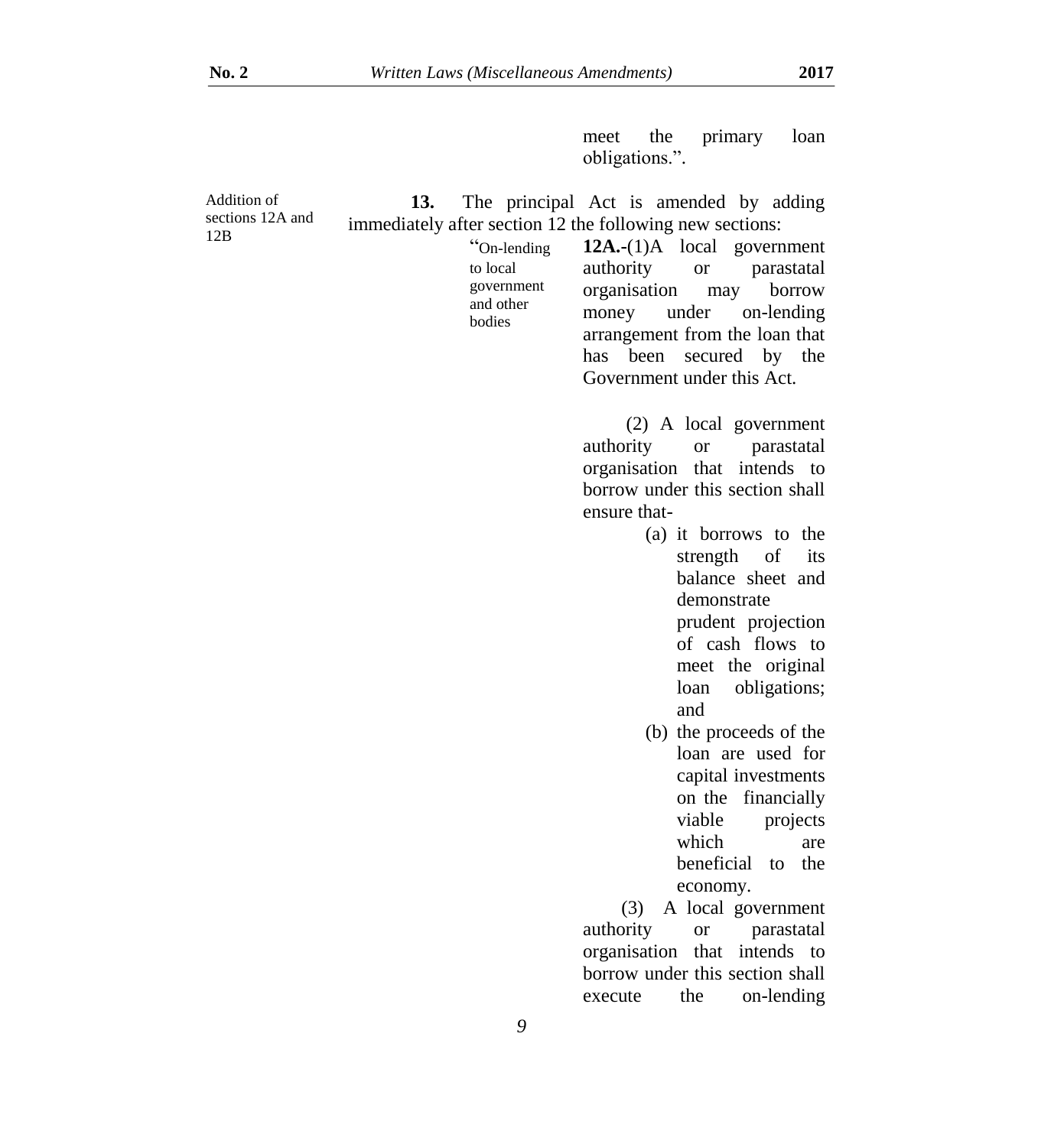agreement which shall contain, among other things, the terms and conditions that shall not be lower than the terms and conditions of the primary loan.

 (4) "The Government shall conduct risk assessment on the local government authority or parastatal organisation in relation to their respective balance sheets and cash flows projection.

Approval by the Minister

 **12B**.-(1) Notwithstanding any other written law a government institution that intends to borrow in accordance with any other written law shall, prior to borrowing, seek the approval of the Minister in respect of the purpose, amount, terms and conditions of such borrowing.

 (2) For the purpose of this section, "government" institution" means a ministry, department, authority, agency or a parastatal organisation.".

- **14.** The principal Act is amended in section 13, by:
- (a) deleting the words "interest and other charges" appearing in the third line;
- (b) designating the contents of section 13 as subsection (1); and
- (c) adding immediately after subsection (1) as designated the following new subsections:

"(2) The Government shall conduct risk assessment on borrowers

Amendment of section 13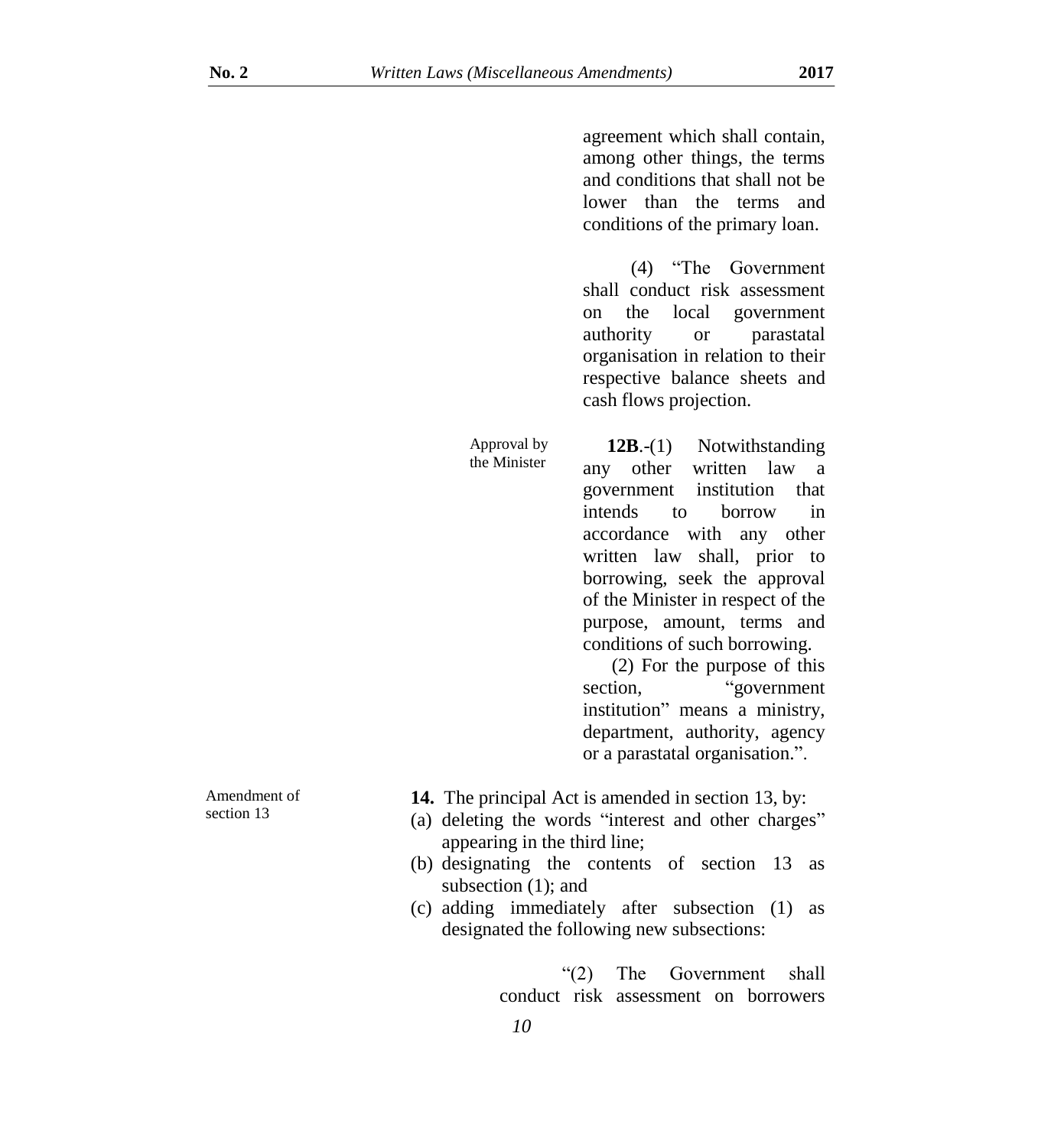before guarantees are issued.

(3) The Minister shall be responsible for the management of guarantee relating to public private partnership projects.

(4) The Minister may make regulations prescribing guarantee fees that shall be charged as a percentage of the guarantee loan amount to the lender.".

**15.** The principal Act is amended in section 13A, by:

- (a) deleting paragraph (a) of subsection (1) and substituting for it the following:
	- "(a) the proceeds of a loan being guaranteed shall be solely for capital investments on the project that generate revenues which shall be sufficient to service the loan;"
- (b) deleting the proviso to paragraph (b) of subsection (1) and substituting for it the following:

"Provided that, in the case of national disaster or hazard the Minister may, upon the recommendations of National Committee, issue a guarantee not exceeding 85% of the amount borrowed."; and

(c) inserting the words "of the National Committee" immediately after the word "advice" appearing in subsection (2).

**16.** The principal Act is amended in section 17, by:

- (a) adding immediately after paragraph (a) the following new paragraphs:
	- "(b) to advise the Minister on the formulation of the Government Medium-Term Debt Strategy on an annual rolling basis and annual borrowing plan;
	- (c) to monitor the implementation of the Medium-Term Debt Strategy and annual borrowing plan approved by the Government for each quarter;" and

Amendment of section 13A

Amendment of section 17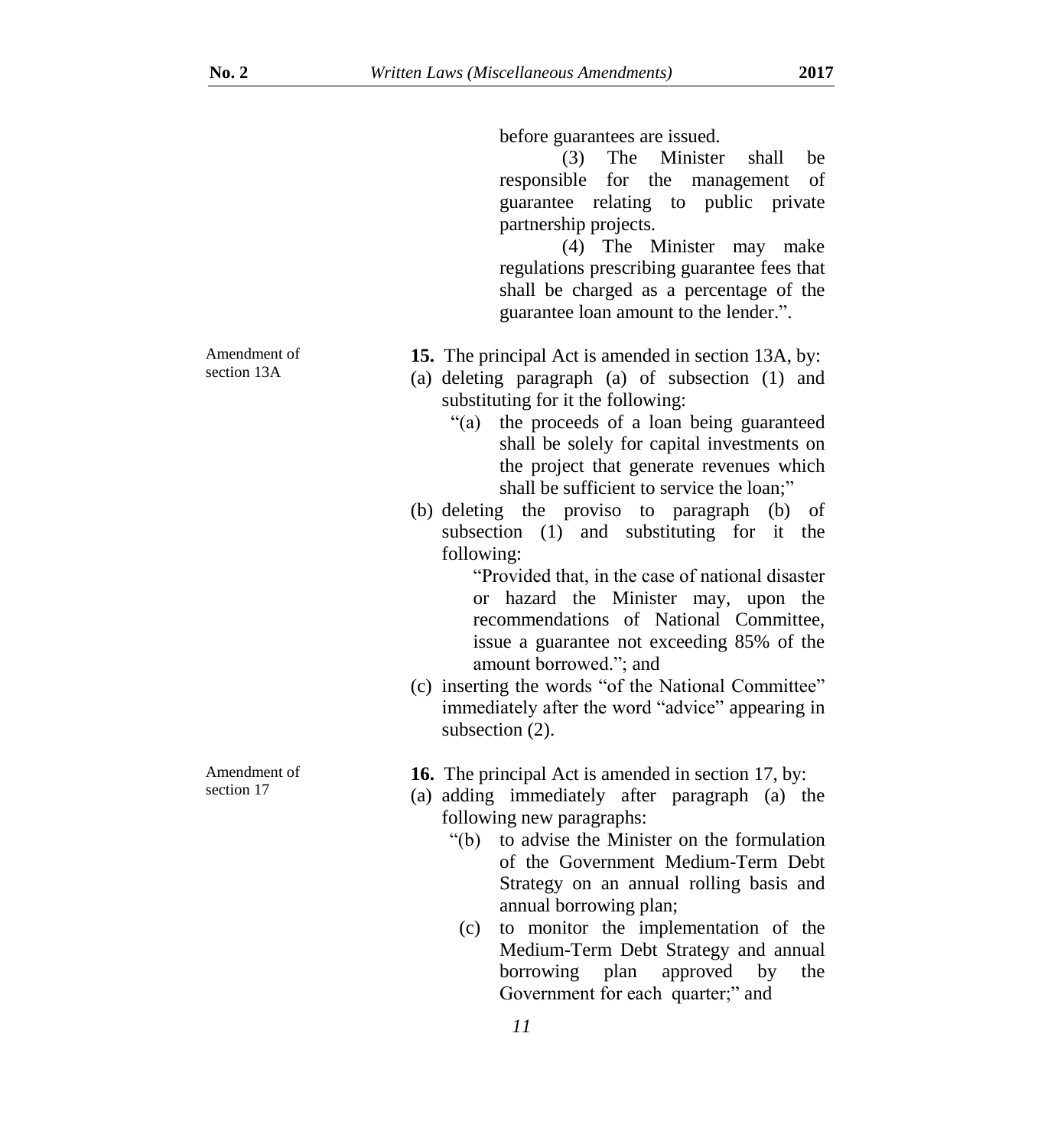|                            | (b) renaming paragraphs (b) to (f) as paragraphs (d)<br>to (h) respectively.                                                                                                                                                                                                                                                                                                                                                                                                                                                                                                                                                                                                                                                                                                                                       |
|----------------------------|--------------------------------------------------------------------------------------------------------------------------------------------------------------------------------------------------------------------------------------------------------------------------------------------------------------------------------------------------------------------------------------------------------------------------------------------------------------------------------------------------------------------------------------------------------------------------------------------------------------------------------------------------------------------------------------------------------------------------------------------------------------------------------------------------------------------|
| Amendment of<br>section 18 | 17. The principal Act is amended in section 18, by:<br>(a) inserting immediately after paragraph (h) the<br>following new paragraphs:<br>" $(i)$<br>Secretary-Zanzibar<br>Planning<br>Commission;<br>Attorney General- Zanzibar;<br>(i)<br>(k) Permanent Secretary - Office of the<br>Second Vice President;"<br>(b) renaming paragraphs (i) and (j) as paragraphs (l)<br>and (m), respectively.<br>(c) designating the contents of section 18<br>as<br>subsection $(1)$ ; and<br>(d) adding immediately after subsection (1)<br>as<br>designated the following new subsection:<br>"(2) The Committee may co-opt any<br>person with special knowledge and skills to<br>provide expertise on a particular issue as may<br>be required by the Committee but the person<br>so co-opted shall have no right to vote.". |
| Amendment of<br>section 22 | <b>18.</b> The principal Act is amended in section 22, by:<br>(a) designating the contents of that section as<br>subsection $(1)$ ; and<br>(b) adding immediately after subsection (1)<br><b>as</b><br>designated the following new subsections:<br>"(2) The quorum of any meeting of<br>the National Committee shall be half of the<br>members.<br>Members of the National<br>(3)<br>Committee shall attend meetings in person,<br>and where a member by reason of illness,<br>infirmity or absent from the United Republic,<br>is unable to attend any meeting, he may<br>appoint a principal officer to attend such<br>meeting on his behalf.".                                                                                                                                                                 |
| Amendment of               | <b>19.</b> The principal Act is amended in section $25(1)$ ,<br>12                                                                                                                                                                                                                                                                                                                                                                                                                                                                                                                                                                                                                                                                                                                                                 |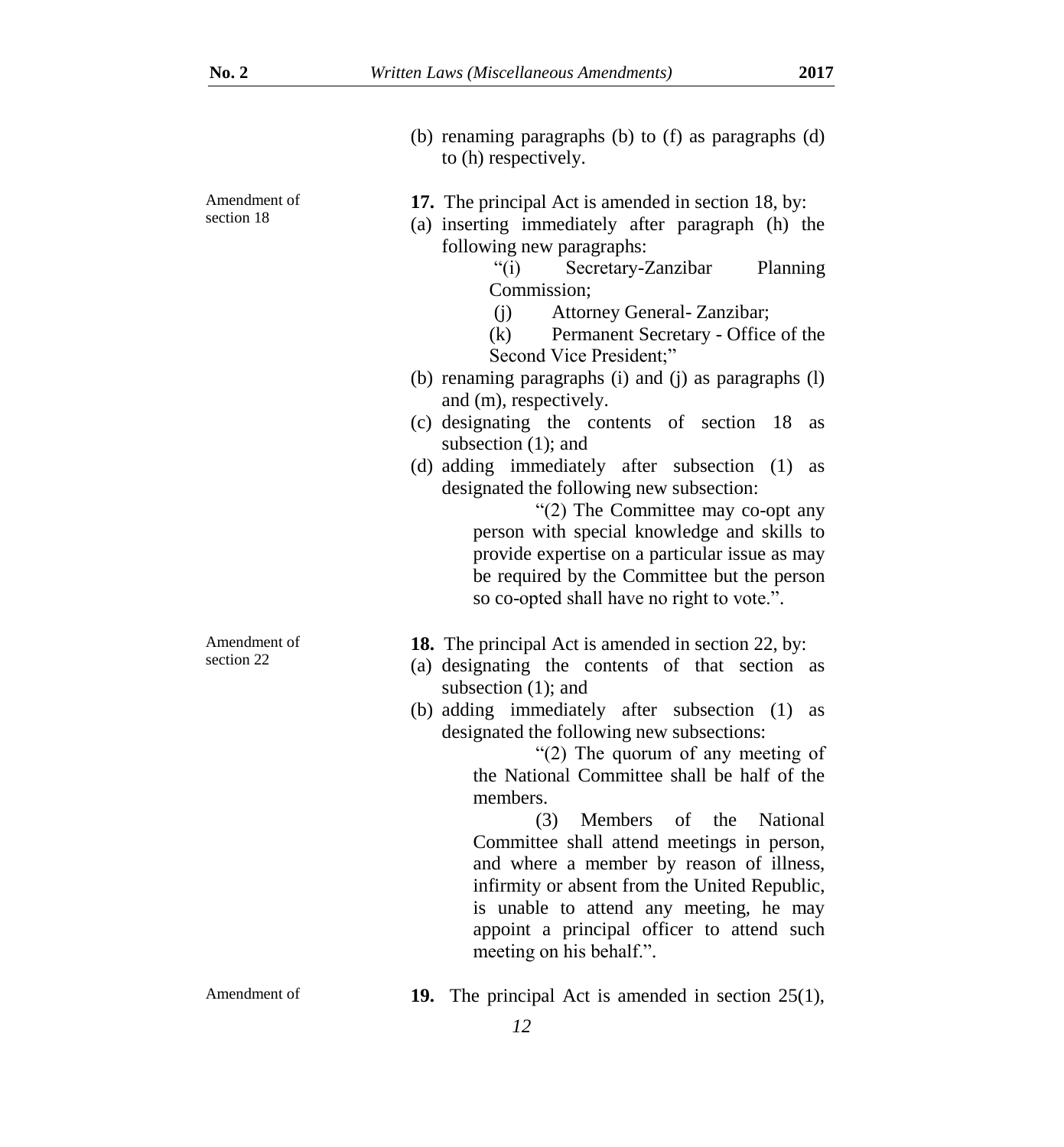| section 25                 | by:                                                                                                                                                                                                                                                                                                                                                                                                                                                                                                                                                                                                                                                                                                                                                    |
|----------------------------|--------------------------------------------------------------------------------------------------------------------------------------------------------------------------------------------------------------------------------------------------------------------------------------------------------------------------------------------------------------------------------------------------------------------------------------------------------------------------------------------------------------------------------------------------------------------------------------------------------------------------------------------------------------------------------------------------------------------------------------------------------|
|                            | (a) deleting the word "fiscal" appearing in the second<br>line and substituting for it the word "financial";<br>and                                                                                                                                                                                                                                                                                                                                                                                                                                                                                                                                                                                                                                    |
|                            | (b) deleting the words "on a quarterly basis"<br>appearing in paragraph (b).                                                                                                                                                                                                                                                                                                                                                                                                                                                                                                                                                                                                                                                                           |
| Amendment of<br>section 30 | <b>20.</b> The principal Act is amended in section 30:<br>(a) in paragraph (a), by adding immediately after the<br>word "loan" appearing at the end of that<br>paragraph the words "or grant"; and<br>(b) by deleting paragraph (b) and substituting for it<br>the following:<br>" $(b)$ "<br>the authority to execute on behalf of the<br>Government any agreement or other<br>instrument relating to a loan, guarantee or                                                                                                                                                                                                                                                                                                                            |
|                            | grant raised, given or received under this<br>Act.".                                                                                                                                                                                                                                                                                                                                                                                                                                                                                                                                                                                                                                                                                                   |
| Addition of<br>section 30A | 21.<br>The principal Act is amended by adding<br>immediately after section 30 the following new section:<br>"Offences<br>$30A.-(1)$ A person who<br>executes a loan without the<br>approval of the Minister,<br>commits an offence and shall<br>on conviction be liable to a fine<br>of not less than five million<br>shillings but not more than<br>twenty million shillings or to<br>imprisonment for a term of not<br>less than three years but not<br>exceeding six years or to both.<br>$(2)$ A head of public<br>institution,<br>parastatal<br>organisation,<br>department,<br>authority or an agency which<br>received government guarantee<br>and fails without lawful excuse<br>to repay the loan shall be<br>subjected<br>disciplinary<br>to |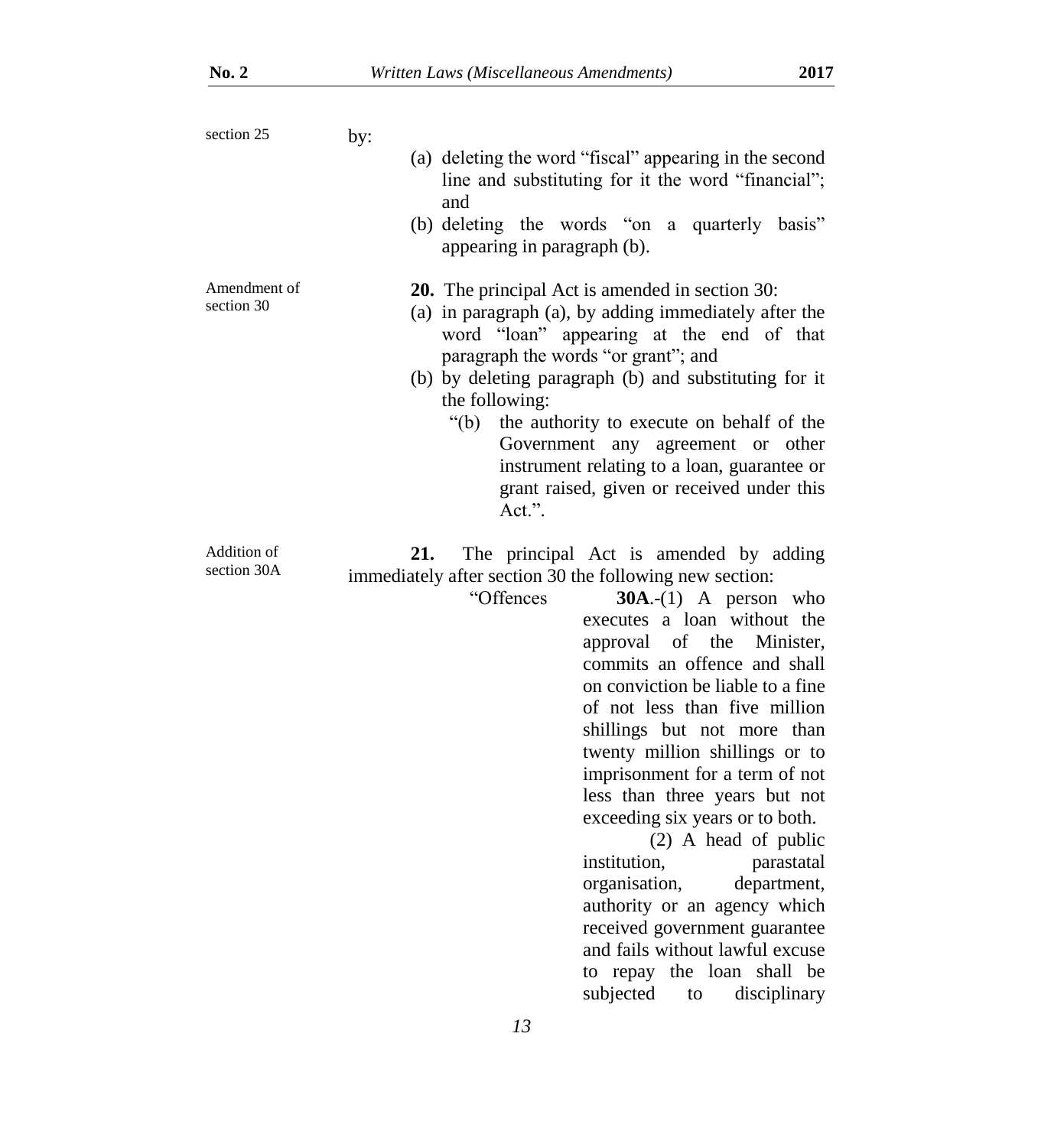Cap. 298

measure in accordance with the Public Service Act.

(3) Any person who contravenes the provisions of this Act where no specific penalty is provided, commits an offence and shall, on conviction be liable to a fine of not less than five million shillings but not exceeding ten million shillings or to imprisonment for a term of not less than one year but not exceeding three years or to both.".

Amendment of section 32 **22.** The principal Act is amended in section 32 by deleting the words "the National Debt Strategy" and substituting for them the words "the Medium Term Debt Strategy".

#### PART III AMENDMENT OF THE HIGHER EDUCATION STUDENTS' LOANS BOARD ACT, (CAP.178)

| Construction<br>Cap. 178  | 23. This Part shall be read as one with the Higher<br>Education Students' Loans Board Act, hereinafter referred to<br>as the "principal Act".                                                                                  |
|---------------------------|--------------------------------------------------------------------------------------------------------------------------------------------------------------------------------------------------------------------------------|
| Amendment of<br>section 3 | <b>24.</b> The principal Act is amended in the definition of<br>the term "accredited institution" by:<br>(a) deleting paragraphs $(c)$ , $(d)$ and $(e)$ ; and<br>(b) adding immediately after paragraph (b) the<br>following: |
|                           | diploma in the field to be determined and<br>$\degree$ (c)<br>published in the Gazette by the Minister<br>from time to time, based on the national<br>priorities;".                                                            |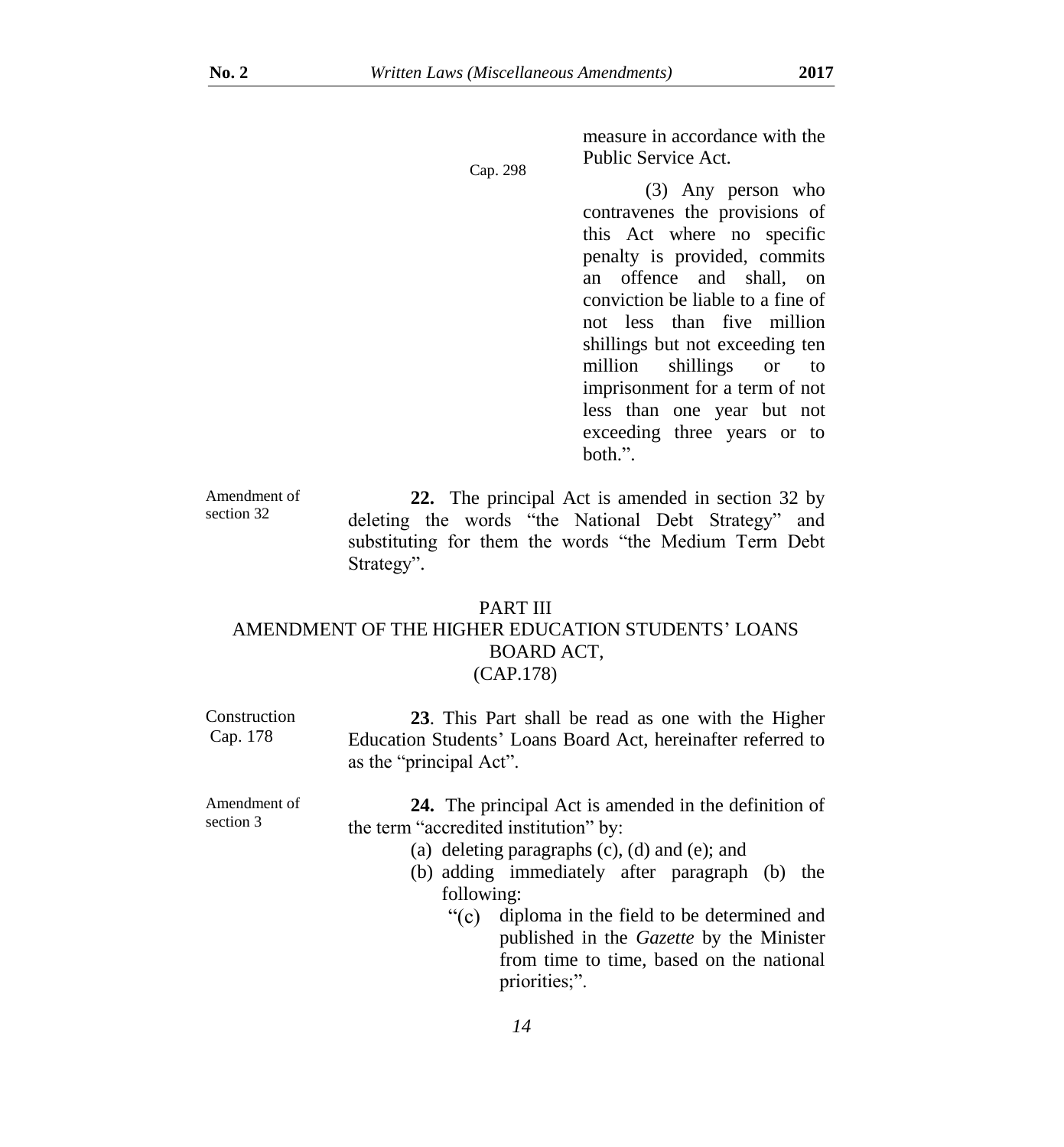section 19

# PART IV AMENDMENT OF THE INCOME TAX ACT, (CAP.332)

| Construction<br>Cap. 332   | 25. This Part shall be read as one with the Income<br>Tax Act, hereinafter referred to as the "principal Act".                                                                                                                                                                                                                                                                                                                                                                                                                                           |
|----------------------------|----------------------------------------------------------------------------------------------------------------------------------------------------------------------------------------------------------------------------------------------------------------------------------------------------------------------------------------------------------------------------------------------------------------------------------------------------------------------------------------------------------------------------------------------------------|
| Amendment of<br>section 10 | <b>26.</b> This principal Act is amended in section 10 by<br>deleting subsection (3) and substituting for it the following:<br>"(3) Notwithstanding any law to the<br>contrary, no exemption shall be provided<br>from tax imposed by this Act and no<br>agreement shall be concluded that affects or<br>purports to affect the application of this Act,<br>except as provided for:<br>(a) by the provisions of this Act;<br>(b) by an agreement:<br>(i) on a strategic project; and<br>(ii) on public interest,<br>as may be approved by the Cabinet.". |
|                            | <b>PART V</b><br>AMENDMENT OF THE LAND ACT,<br>(CAP.113)                                                                                                                                                                                                                                                                                                                                                                                                                                                                                                 |

| Construction | 27. This Part shall be read as one with the Land Act,  |
|--------------|--------------------------------------------------------|
| Cap. 113     | hereinafter referred to as the "principal Act".        |
| Amendment of | 28. The principal Act is amended in section $19(2)$ by |

**28**. The principal Act is amended in section 19(2), by inserting the phrase "or issued under the Export Processing Zones Act" immediately after the words "the Tanzania Investment Act" appearing in paragraphs (b) and (c).

# PART VI AMENDMENT OF THE SUGAR INDUSTRY ACT, (CAP.251)

Construction Cap. 251 **29**. This Part shall be read as one with the Sugar Industry Act, hereinafter referred to as the "principal Act".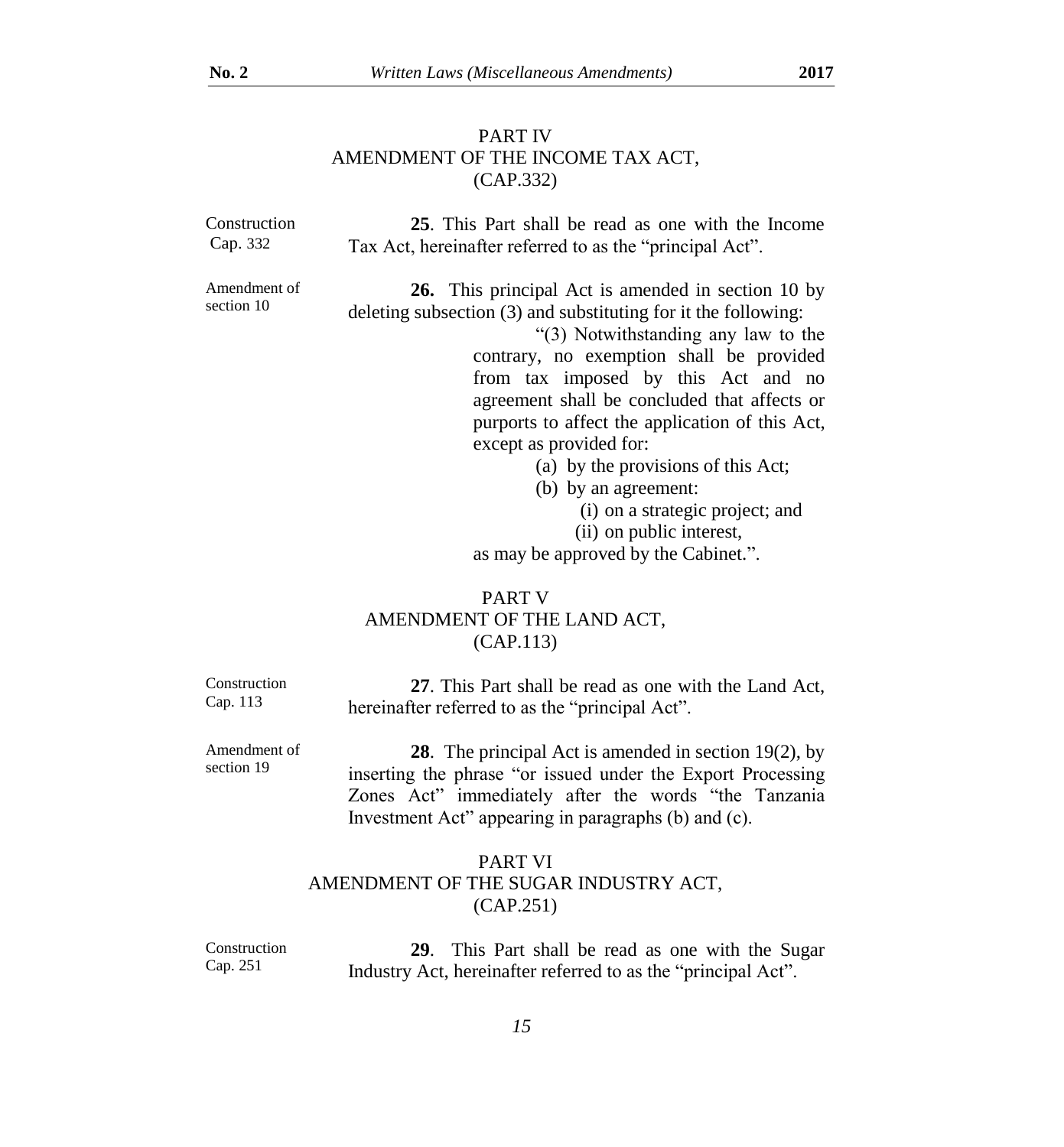| "Amendment<br>of<br>section 3     | 30. The principal Act is amended in section 3 by<br>inserting in its appropriate alphabetical order the following<br>new definition:                                                                                                                                                                                                                                                                                                                                                                                                                                                                                                                                                      |
|-----------------------------------|-------------------------------------------------------------------------------------------------------------------------------------------------------------------------------------------------------------------------------------------------------------------------------------------------------------------------------------------------------------------------------------------------------------------------------------------------------------------------------------------------------------------------------------------------------------------------------------------------------------------------------------------------------------------------------------------|
|                                   | ""blending" means the process of mixing additive with<br>industrial sugar to produce sugar for consumption<br>purposes;".                                                                                                                                                                                                                                                                                                                                                                                                                                                                                                                                                                 |
| Amendment of<br>section 4         | 31. The principal Act is amended in section $4(1)$ , by:<br>(a) inserting immediately after paragraph (c) the<br>following new paragraph:<br>monitor<br>" $(d)$ "<br>to<br>the<br>and<br>oversee<br>implementation<br>of<br>development<br>and<br>expansion plan of manufacturers; and<br>(b) re-naming paragraphs (d) to (s) as paragraphs (e)<br>to (u) respectively.                                                                                                                                                                                                                                                                                                                   |
| Addition of<br>sections 7A and 7B | 32.<br>The principal Act is amended by adding<br>immediately after section 7 the following new sections:<br>"Sugarcane<br>$7A.-(1)$ The Sugarcane<br>outgrowers<br>shall,<br>for<br>outgrowers<br>organisations<br>effective management of<br>sugarcane<br>farming<br>Cap. 318<br>husbandry,<br>organise<br>themselves as cooperative<br>societies registered under<br>the Cooperative Societies<br>Act.<br>The<br>(2)<br>Sugarcane<br>outgrowers<br>shall, within<br>six months from the date<br>of coming into operation<br>of this section, register<br>themselves in a manner<br>provided<br>for<br>under<br>subsection $(1)$ .<br>(3) The Board may<br>period<br>extend<br>the<br>οf |
|                                   | 16                                                                                                                                                                                                                                                                                                                                                                                                                                                                                                                                                                                                                                                                                        |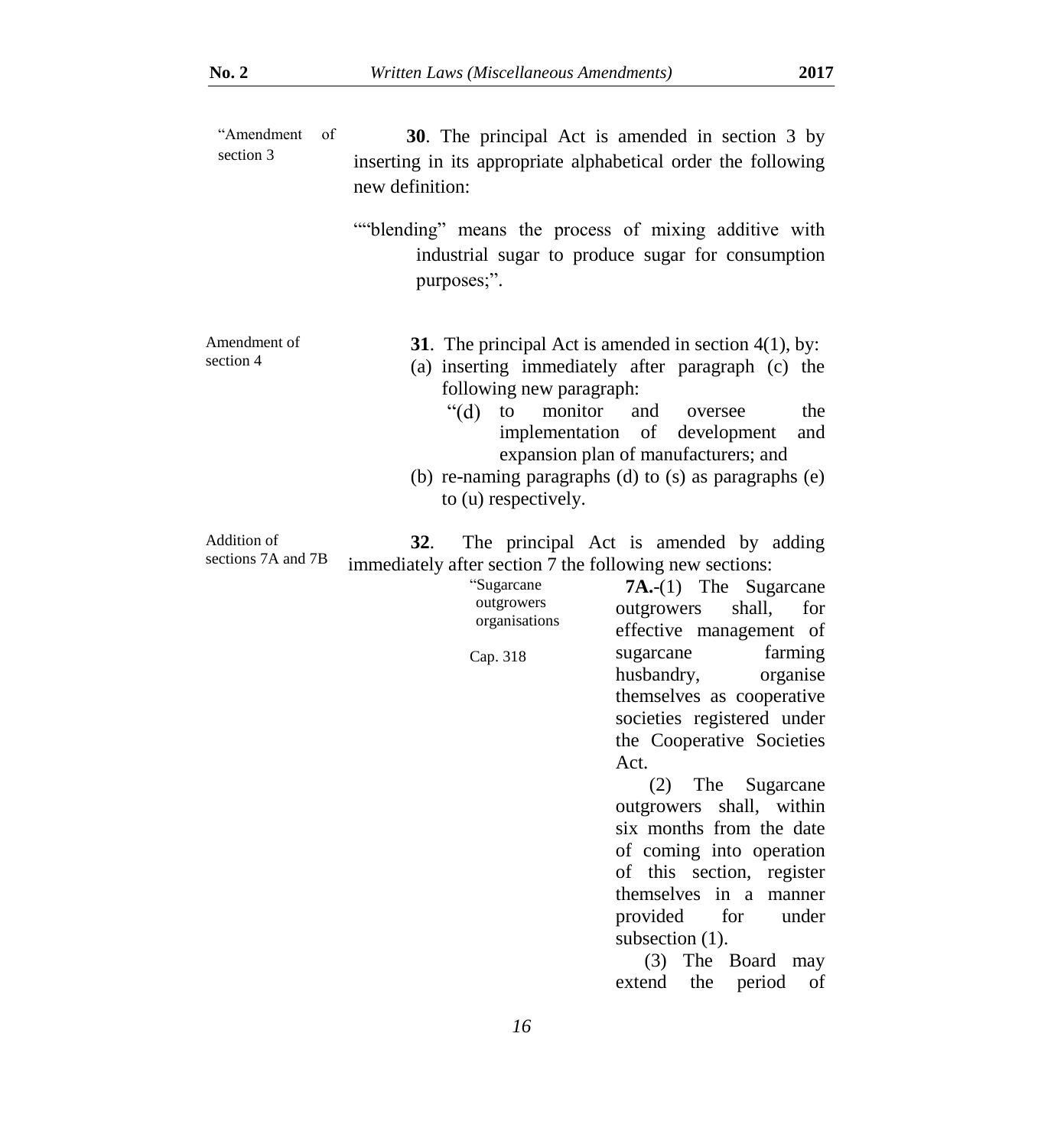registration provided for under subsection (2) for another period of six months.

(4) The Board shall, in consultation with the outgrowers and the manufacturer, prescribe daily ratable deliveries of sugarcane by each cooperative society under this section.

Consultative forum **7B.**-(1) There shall be a forum to be known as Sugarcane Growers Consultative Forum which shall be responsible for all matters pertaining to sugarcane husbandry. (2) The Board

shall prescribe the composition, qualification, tenure and the manner of operation of the Forum.".

growers; and

Addition of section 11A

**33.** The principal Act is amended by adding immediately after section 11 the following new section:

| "Indicative price    | 11A. The Board              |
|----------------------|-----------------------------|
| for sugarcane, sugar | shall, in consultation with |
| or sugar by-         | the stakeholders and the    |
| products             | Minister and by order       |
|                      | published in the Gazette,   |
|                      | prescribe the:              |
|                      | (a) minimum price           |
|                      | to be paid by               |
|                      | manufacturers               |
|                      | for<br>cane                 |
|                      | produced<br>by              |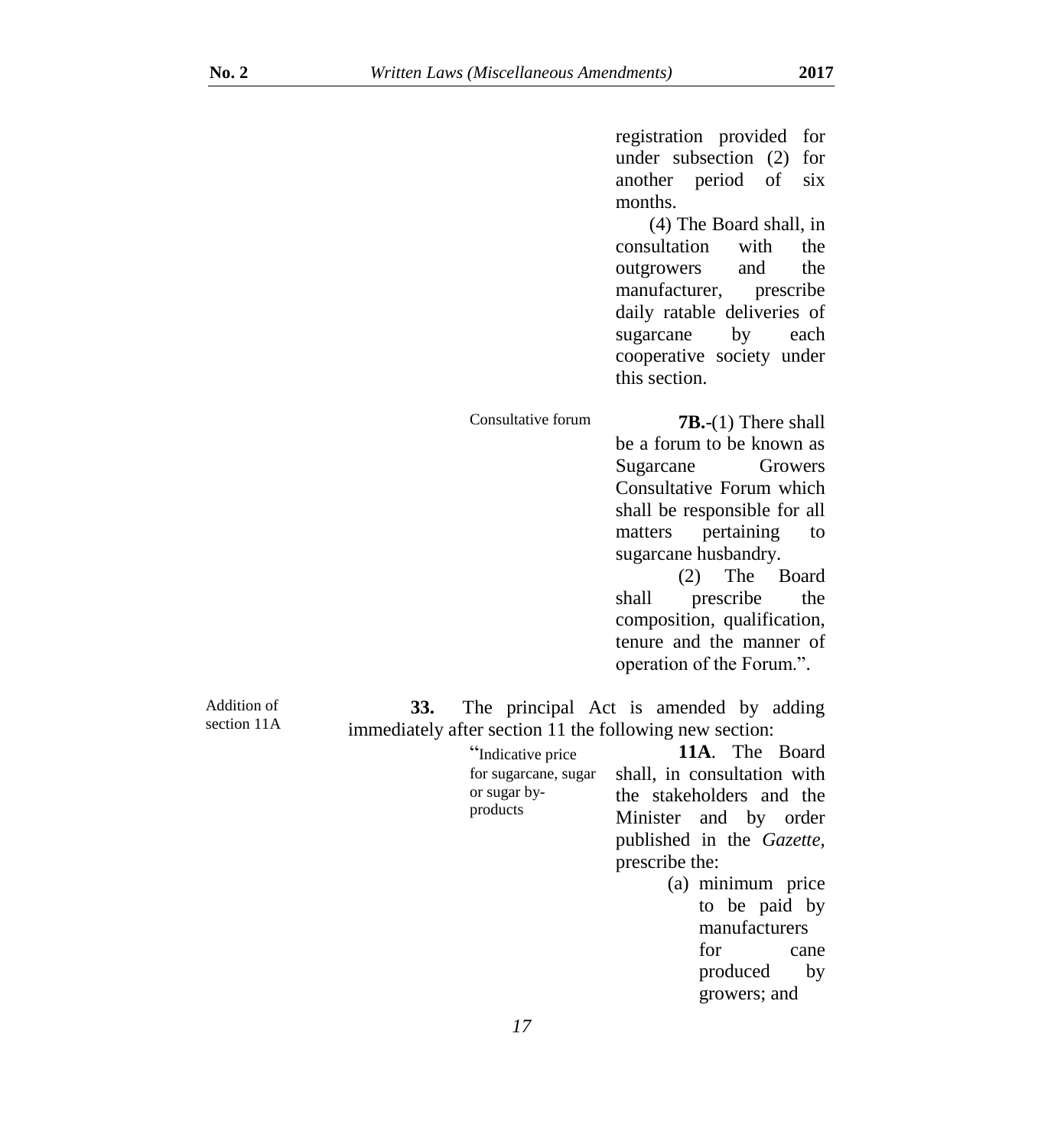|                            |                                                                                                                        | (b) maximum price<br>of<br>sugar<br>and<br>sugar<br>by-<br>products<br>produced<br>by<br>manufacturers."                                                                                                                                                                                                                                                                                                                                                                                                                                                                                                                                                                       |
|----------------------------|------------------------------------------------------------------------------------------------------------------------|--------------------------------------------------------------------------------------------------------------------------------------------------------------------------------------------------------------------------------------------------------------------------------------------------------------------------------------------------------------------------------------------------------------------------------------------------------------------------------------------------------------------------------------------------------------------------------------------------------------------------------------------------------------------------------|
| Addition of<br>section 17A | 34.<br>immediately after section 17 the following new section:<br>"Duty to submit<br>development and<br>expansion plan | The principal Act is amended by adding<br>$17A-(1)$<br>A<br>manufacturer<br>licensed<br>this<br>shall.<br>under<br>Act<br>within the time and on<br>intervals prescribed<br>by<br>the Board, submit to the<br>Board development and<br>expansion plan.<br>development<br>$(2)$ The<br>expansion<br>and<br>plan<br>submitted<br>under<br>this<br>section shall consist of<br>the following:<br>(a) expansion of<br>plantations to<br>increase<br>sugarcane<br>production;<br>(b) introduction<br>of<br>new<br>technology<br>for<br>the<br>of<br>purpose<br>increasing<br>yields<br>and<br>new<br>sugarcane<br>varieties;<br>(c) investment<br>initiative<br>to<br>expand<br>the |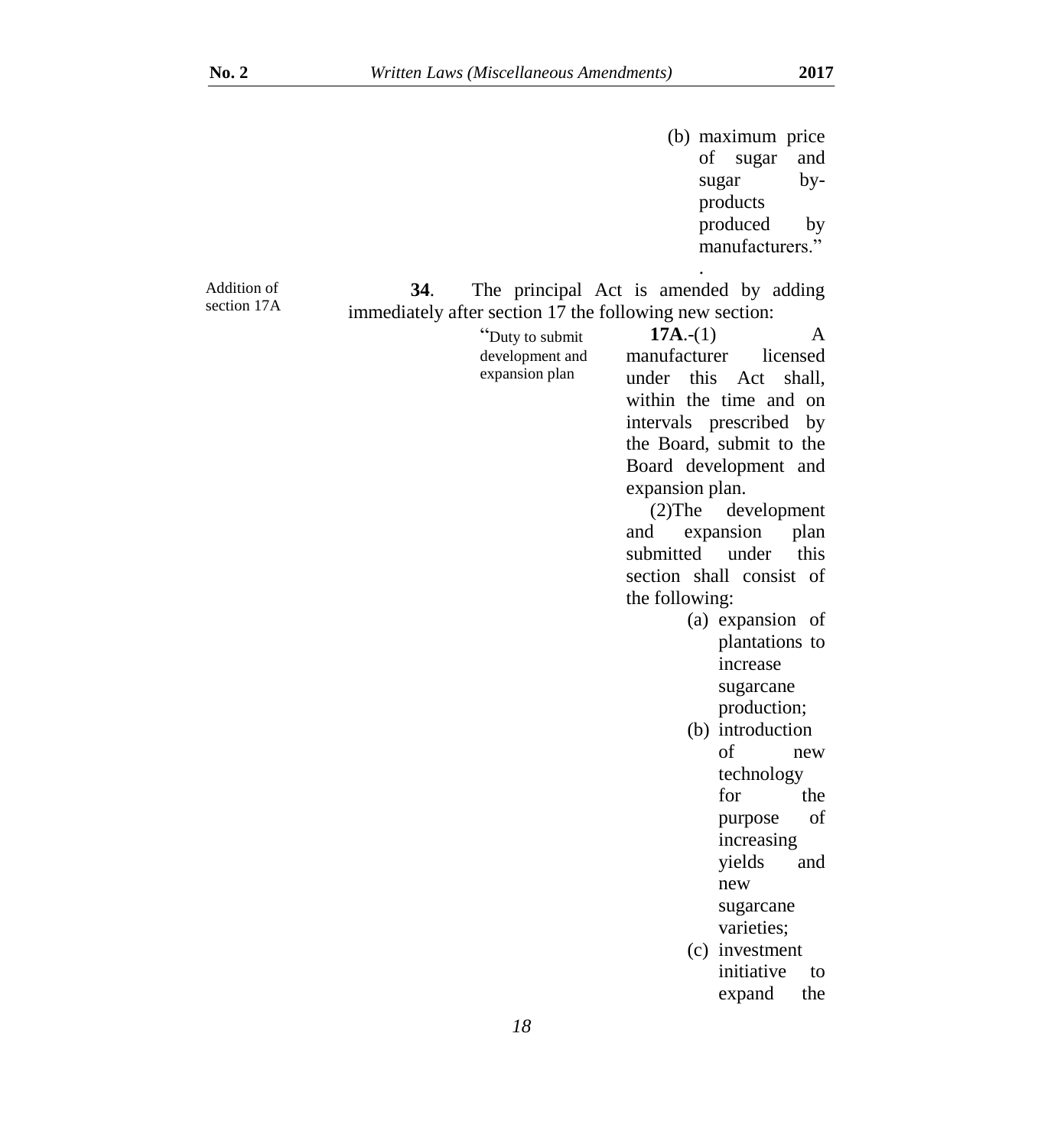capacity of the domestic processing sector; and (d) any other information that may be required by the Board. (3) The Board shall, where the manufacturer fails to comply with the requirement of this section, issue the notice requiring the manufacturer to show cause for non compliance within the period prescribed in the notice.

(4) Upon receipt of the notice under subsection (3), the manufacturer shall make representation in writing to the Board on the matter.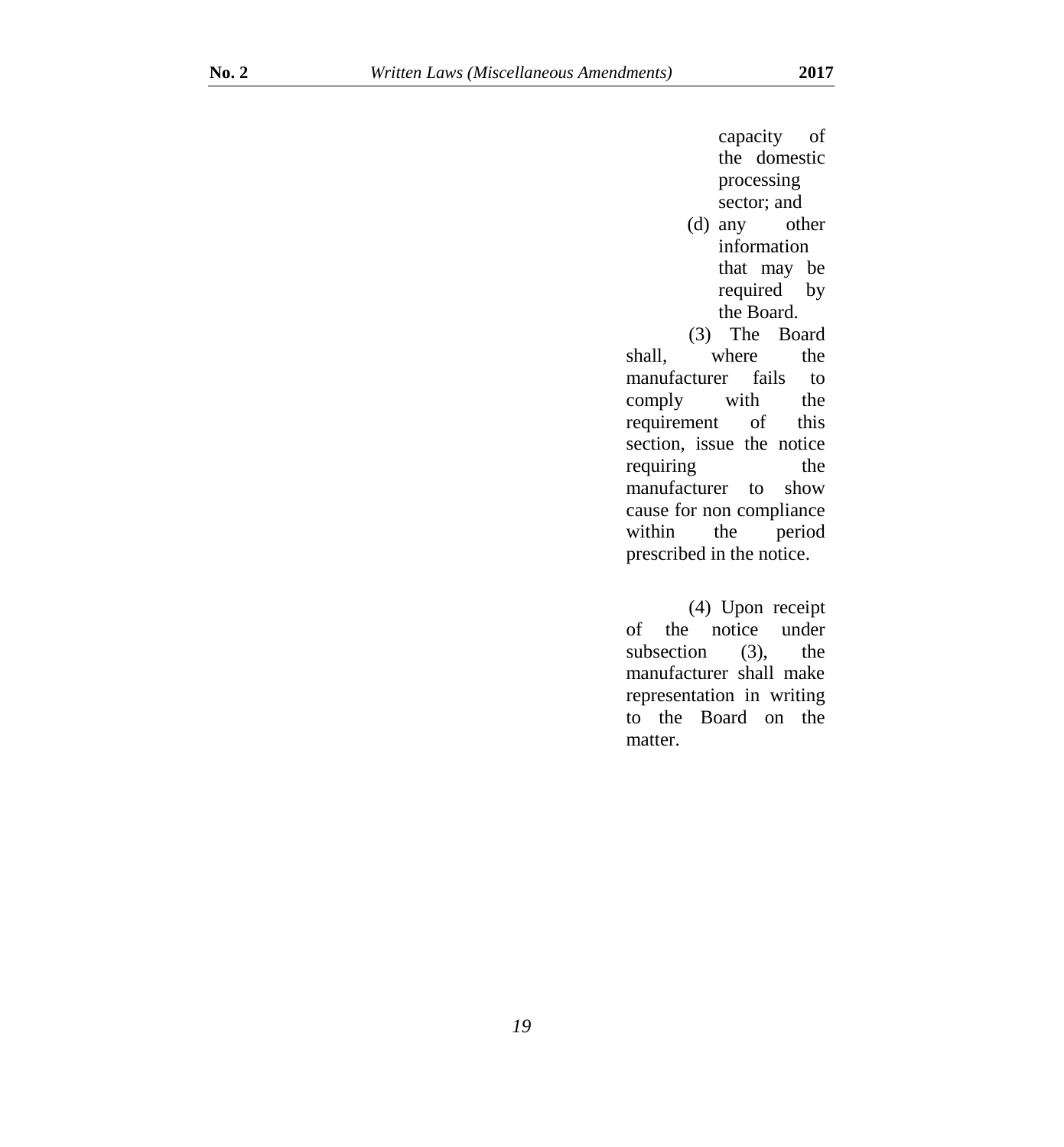(5) Where the manufacturer fails to comply with the requirement of the notice within the period prescribed or has not made a representation satisfactory to the Board, the Board shall impose a fine of not less than thirty million shillings but not exceeding hundred million shillings.

(6) A person aggrieved by the decision of the Board under subsection (5) may, within forty five days upon receipt of such decision, appeal to the Minister.

(7) A person aggrieved by the decision of the Minister may apply to the High Court for redress.".

**35**. The principal Act is amended by adding immediately after section 34 the following new section:

"Blending process **34A**.-(1) Notwithstanding the provisions of any other written laws, no person shall blend sugar after six months from the date of coming into operation of this section.

Addition of section 34A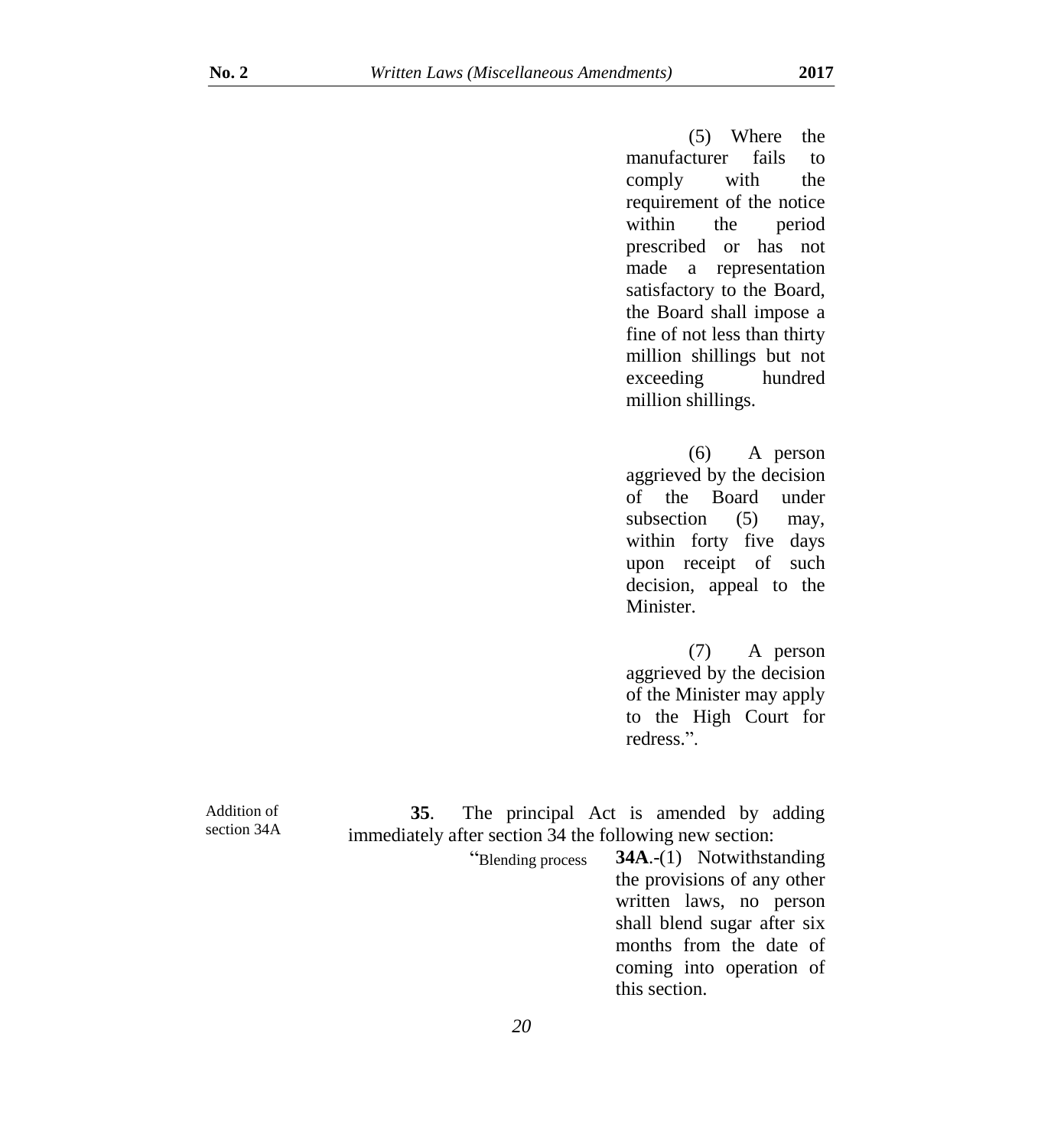(2) A person who contravenes this section commits an offence and shall, on conviction be liable to a fine of not less than one hundred million shillings or to pay the amount equivalent to the value of the blended sugar whichever is greater or to imprisonment for a term of not less than two years but not exceeding five years.

(3) In addition to penalties provided for under this section, the Board may suspend or cancel the licence of the person convicted.".

# PART VII AMENDMENT OF THE WILDLIFE CONSERVATION ACT, (CAP. 283)

| Construction |         |  |  |  |  | <b>36.</b> This Part shall be read as one with the Wildlife  |
|--------------|---------|--|--|--|--|--------------------------------------------------------------|
| Cap. 283     | $Act^"$ |  |  |  |  | Conservation Act, hereinafter referred to as the "principal" |

- **37.** The principal Act is amended in section 101, by:
	- (a) deleting subsection (1) and substituting for it the following:

"Disposal of  $(1)$ trophies during proceedings The Court shall, on its own motion or upon application made by the prosecution in that behalf-

> (a) prior to commencement of proceedings, order that –

> > (i) any animal or trophy which is subject to speedy decay; or

Amendment of section 101